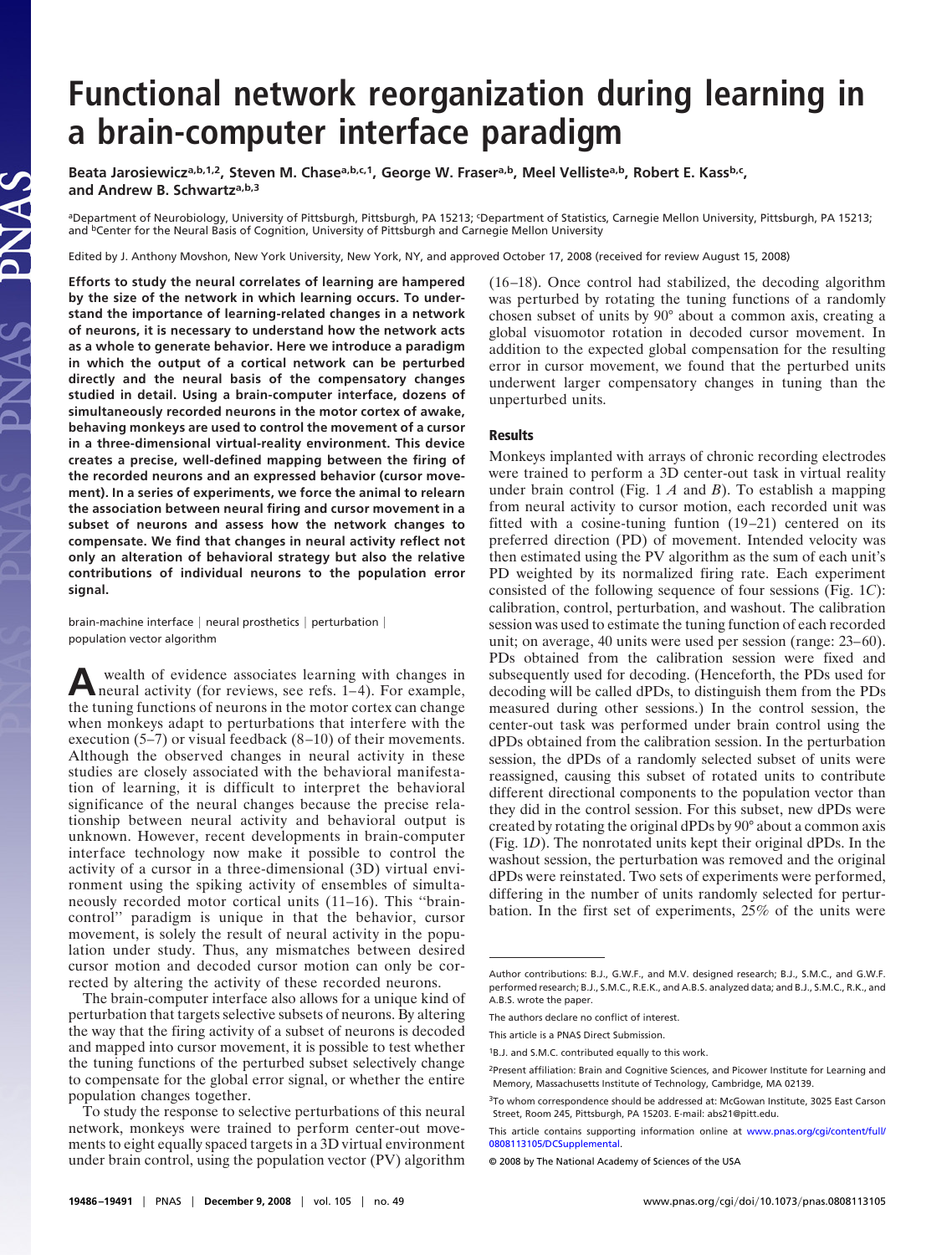**NEUROSCIENCE NEUROSCIENCE**

rotated during the perturbation session; in the second, 50% were rotated.\*

Average trajectories (Fig. 1 *B*, *E* and *F*) indicate that cursor movements were accurate during the control session, but deviated toward the applied perturbation immediately after the onset of the perturbation session.† To analyze performance changes in the perturbation session, trials were divided into early and late sessions, consisting of the first and last five repetitions to each target, respectively. Early in the perturbation session, the average deviation in the perturbation direction was  $6.5 \pm 0.65$  mm for experiments where 25% of the units were rotated (15.8  $\pm$ 0.60 mm for the 50% experiments<sup>‡</sup>). In both cases, the deviation was significantly reduced in the late perturbation session (average deviation,  $25\%$  experiments:  $3.3 \pm 0.64$  mm,  $P = 0.0006$ , paired *t* test; 50% experiments:  $12.7 \pm 0.64$  mm,  $P = 0.0005$ ). These trends reversed in the washout sessions: when the perturbation was removed, there was a clear after-effect in the cursor trajectory that decreased over time.

Three possible strategies that could be used to compensate for the errors caused by the perturbation are re-aiming, reweighting, and re-mapping (Fig. 2). Re-aiming compensates for the applied perturbation by aiming for a virtual target located in the direction that offsets the visuomotor rotation (8–10). This is a global strategy, in that all units in the recorded population (both rotated and nonrotated) would have discharge rates that indicate the monkey's intended movement to a different, virtual target. This solution is suboptimal, however; the units active for a given target will, because of the perturbation, have dPDs that are highly dispersed (see Fig. 2*C*). This will tend to shorten the population vector, leading to a slower movement. Re-weighting minimizes error by suppressing the use of the rotated units: that is, by reducing their modulation depths so that they contribute less to the PV (see Fig. 2*D*). This is a local strategy, in that the brain must first identify these ''noisy'' units and then quiet them to remove their contribution to the PV. This may also be inefficient, as it leaves fewer units available to drive the cursor. The ideal solution is re-mapping: that is, selectively changing the directional tuning of the rotated units to match the way they are being used by the decoder (see Fig. 2*E*). We find elements of all three strategies in the neural responses.

To differentiate among these possibilities, we fitted cosine tuning curves to the spike rate data collected during the control session and compared them to cosine tuning fits from spike rate data in the perturbation session. Firing rates were measured over the 200-ms interval ending when the cursor had moved half the distance to the target, in an attempt to give the monkey enough time to perceive the target direction and modulate its motor cortical unit activity according to its intended movement direction, but not enough time to re-aim the cursor to compensate for errors in its trajectory. To try to capture postlearning responses in the perturbation session, the first five movements to each target were removed from analysis.

To test for the use of a re-weighting strategy, we compared the modulation depths of the rotated and nonrotated sets of units



**Fig. 1.** Experimental design. (*A*) Schematic of the center-out brain-control paradigm. Monkeys were required to move a spherical cursor from the center of an imaginary cube in 3D virtual reality (VR) to a spherical target appearing at one of its eight corners. (*B*) Average trajectories to each target during one control session. Axes are inset for reference. (*C*) Timeline of recording session in one data set (*left to right*). (*D*) Schematic dPD rotation for a *z*-axis perturbation. The original dPDs (*black dots*) of a subset of units were rotated 90° to create the reassigned dPDs (*red ends of comets*). ( $E$ ) Mean ( $\pm$  SE) of the cursor deviation in the direction of the perturbation, evaluated when the cursor moved half the distance to the target. Separate bars are shown for control (C), early perturbation (EP), late perturbation (LP), early washout (EW), and late washout (LW). The top panel shows the results from experiments in which 25% of the units were rotated; the bottom panel shows the results from experiments in which 50% were rotated. (*F*) Average trajectories from all experiments in which 50% of the units were rotated. To average trajectories from different targets, each trajectory was rotated into a common space, where the *x*-axis represents movement toward the target and the *y*-axis represents movement orthogonal to the target in the direction of the applied perturbation (20). Trajectories are collapsed along the *z*-axis, which represents movement orthogonal to both the target and the perturbation (noise). For information on movement times, see [Table S1.](http://www.pnas.org/cgi/data/0808113105/DCSupplemental/Supplemental_PDF#nameddest=ST1)

across sessions.§ We found that, on average, the modulation depths (m) of the rotated units showed a significant decrease from the control to the perturbation session ( $\Delta m = -0.84 \pm 0.17$ )

<sup>\*</sup>Monkey O contributed three data sets with a total of 16 rotated and 52 nonrotated units. Monkey P contributed 14 data sets with a total of 131 rotated and 407 nonrotated units. Monkey A contributed seven data sets in which 25% of the units were rotated in each session (the same perturbation percentage as Monkeys O and P), adding 95 rotated and 275 nonrotated units. An additional 12 data sets were collected from Monkey A, wherein 50% of the units in each session were perturbed. These data contained 228 rotated and 221 nonrotated units. The term ''unit'' here refers both to well-isolated single neurons and to clusters containing a few nonisolatable neurons.

<sup>†</sup>Deviation was calculated as the distance orthogonal to the target, in the direction of the applied perturbation, calculated when the cursor had moved half the distance to the target.

 $*$ Unless otherwise stated, all values are given as mean  $\pm$  SE.

<sup>§</sup>To analyze the change in modulation depth, data were combined from both the 25% and 50% experiments, yielding a total of 955 nonrotated and 470 rotated units.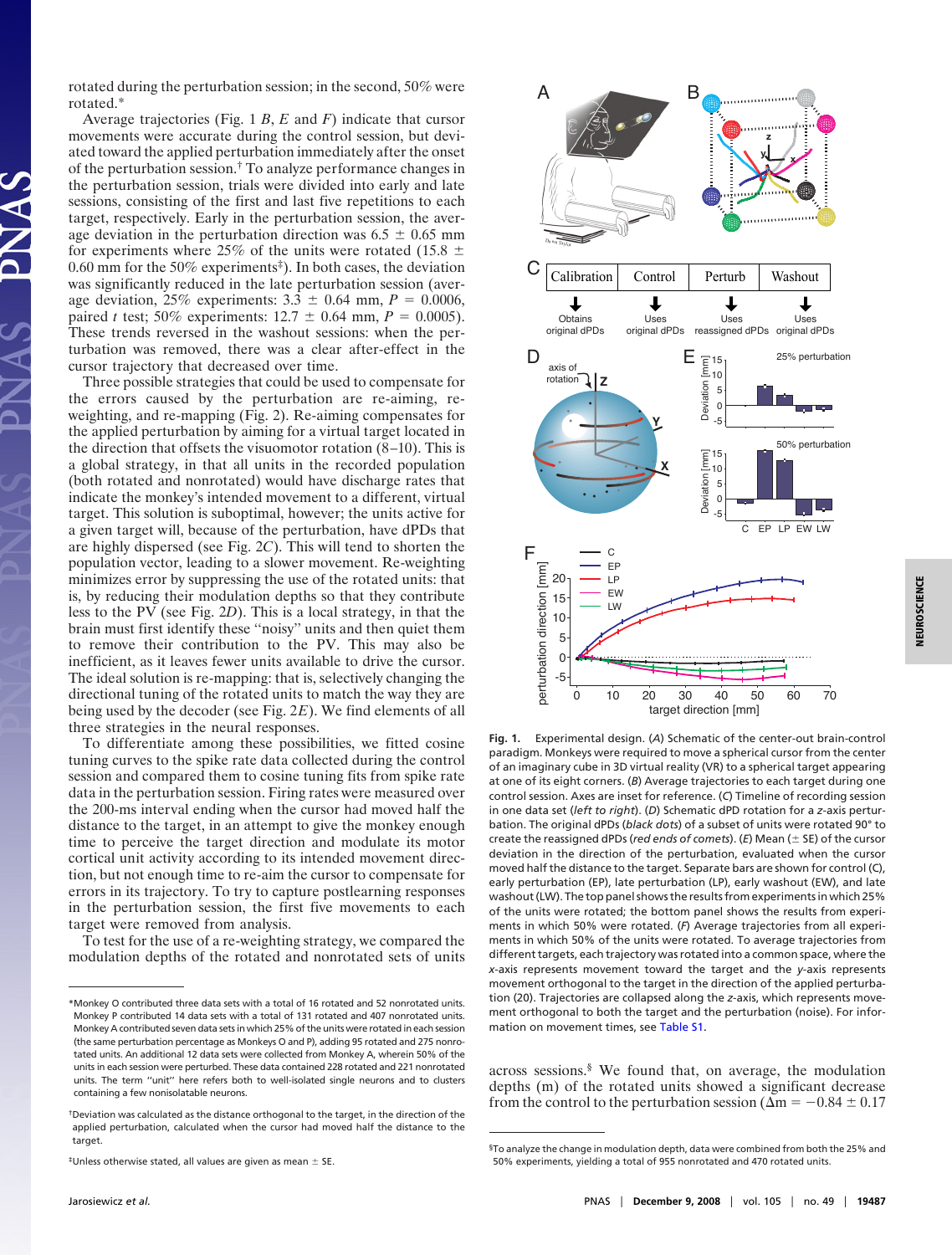

**Fig. 2.** Schematic of the influence of the perturbation on the population vector and of three possible compensation mechanisms. (*A*) Population vector before perturbation. When moving toward the target shown in blue, units with preferred directions pointing toward the target will fire above their baseline rates. The gray lines represent vectors pointing toward the dPD of each unit, with the length of the vector scaled by the neuron's normalized firing rate. The sum of these vectors is the population vector, shown in black. On average, this population vector will point straight toward the target. (*B*) After the perturbation, the same units shown in (*A*) will be recruited, but some will contribute differently to the population vector because of their rotated dPDs. Rotated units are shown in pink. The result is a population vector that does not point at the target. (*C*) Re-aiming. By aiming at the virtual target (*dotted blue circle*), a different set of neurons is recruited with PDs that point toward the virtual target. The net contribution of the rotated and nonrotated units will cause the population vector to move straight toward the actual target. Note that the length of the population vector is shorter than in (*A*) because the units that contribute to it have more dispersed dPDs. (*D*) Reweighting. By selectively reducing the contribution of the rotated units (down-modulating their firing rates), the population vector straightens toward the target. (*E*) Re-mapping. By recruiting only unperturbed cells that point toward the target and perturbed cells that point 90° from the target, the population vector can be made to point directly at the target with its original length.

Hz,  $P < 10^{-6}$ , weighted *t* test) (see the *[SI Appendix](http://www.pnas.org/cgi/data/0808113105/DCSupplemental/Appendix_PDF)*), whereas the nonrotated units did not ( $\Delta m = -0.19 \pm 0.11$  Hz;  $P = 0.10$ ). The difference between the rotated and nonrotated  $\Delta m$ 's was significant  $(P = 0.001$ , weighted paired *t* test). Thus, on average, the relative contribution of the rotated units to the cursor movement was smaller during the perturbation session than it was during the control session. The difference between the rotated and nonrotated units diminished to a nonsignificant level in the washout period (comparing control to washout,  $\Delta m_{\text{Non-Rotated}}$  - $\Delta$ m<sub>Rotated</sub> = 0.34  $\pm$  0.20 sp/s, *P* = 0.09).

An analysis of the PD shifts revealed two results (Fig. 3). First, ignoring differences between rotated and nonrotated units, most points were shifted toward the applied perturbation, indicating that both rotated and nonrotated units shifted to accommodate



**Fig. 3.** PDs shift during the perturbation session. (*A* and *B*) Shift in the PD measured during the perturbation session relative to the control session for all units in experiments where 25% (*A*) or 50% (*B*) of the units were rotated. Small dots represent the individual data points and large dots represent the means of the rotated (*red*) and nonrotated (*blue*) groups. The intensity of each point is proportional to the certainty of the estimate for that point (see *[SI Appen](http://www.pnas.org/cgi/data/0808113105/DCSupplemental/Appendix_PDF)[dix](http://www.pnas.org/cgi/data/0808113105/DCSupplemental/Appendix_PDF)*). (*C* and *D*) Empirical cumulative distribution functions (CDFs) of the PD shift along the direction of applied perturbation. In each case, the CDF of the rotated group is shifted significantly to the right of the CDF of the nonrotated group. (*E* and *F*) Same as (*A*) and (*B*) for the washout session. The nonrotated group's mean is obscured by the rotated group's mean.

the cursor deflection (25% experiments:  $\Delta \text{PD} = 6.4 \pm 0.48^{\circ}$ ; 50% experiments:  $\Delta PD = 18.9 \pm 0.89^{\circ}$ ; both were highly significant with  $P < 10^{-10}$ , weighted *t* test). This is consistent with a global re-aiming strategy: if the monkeys had been aiming for a virtual target rotated in the opposite direction of the perturbation, regressing the spike rates against the direction of the actual targets would give PDs that point in the direction of the applied perturbation. The second result of this analysis is that the rotated units showed a greater shift toward the applied perturbation than the nonrotated units (see Fig. 3 *A*–*D*), which is consistent with a local re-mapping strategy (25% experiments:  $\Delta$ PD = 4.61  $\pm$  1.10°, *P* = 0.00003, weighted paired *t* test; 50% experiments:  $\Delta PD = 5.59 \pm 1.77^{\circ}, P = 0.002$ .<sup>'</sup> During the washout session (see Fig. 3 *E* and *F*), the difference between the rotated and nonrotated units disappeared (25% experiments:  $\Delta$ PD = 0.09  $\pm$  1.08°, *P* = 0.93, weighted paired *t* test; 50% experiments:  $\Delta \text{PD} = -0.43 \pm 1.36^{\circ}, P = 0.75$ .

Although we found that the rotated units showed significant tuning changes relative to the nonrotated units, the differences were subtle. How much impact did these changes have on actual cursor movement? Because the population vector algorithm is

<sup>¶</sup>We also tested for (and discarded) the possibility that re-aiming strategies other than a pure rotation could lead to the differential changes in PD that we observe. See the *SI Text* for details.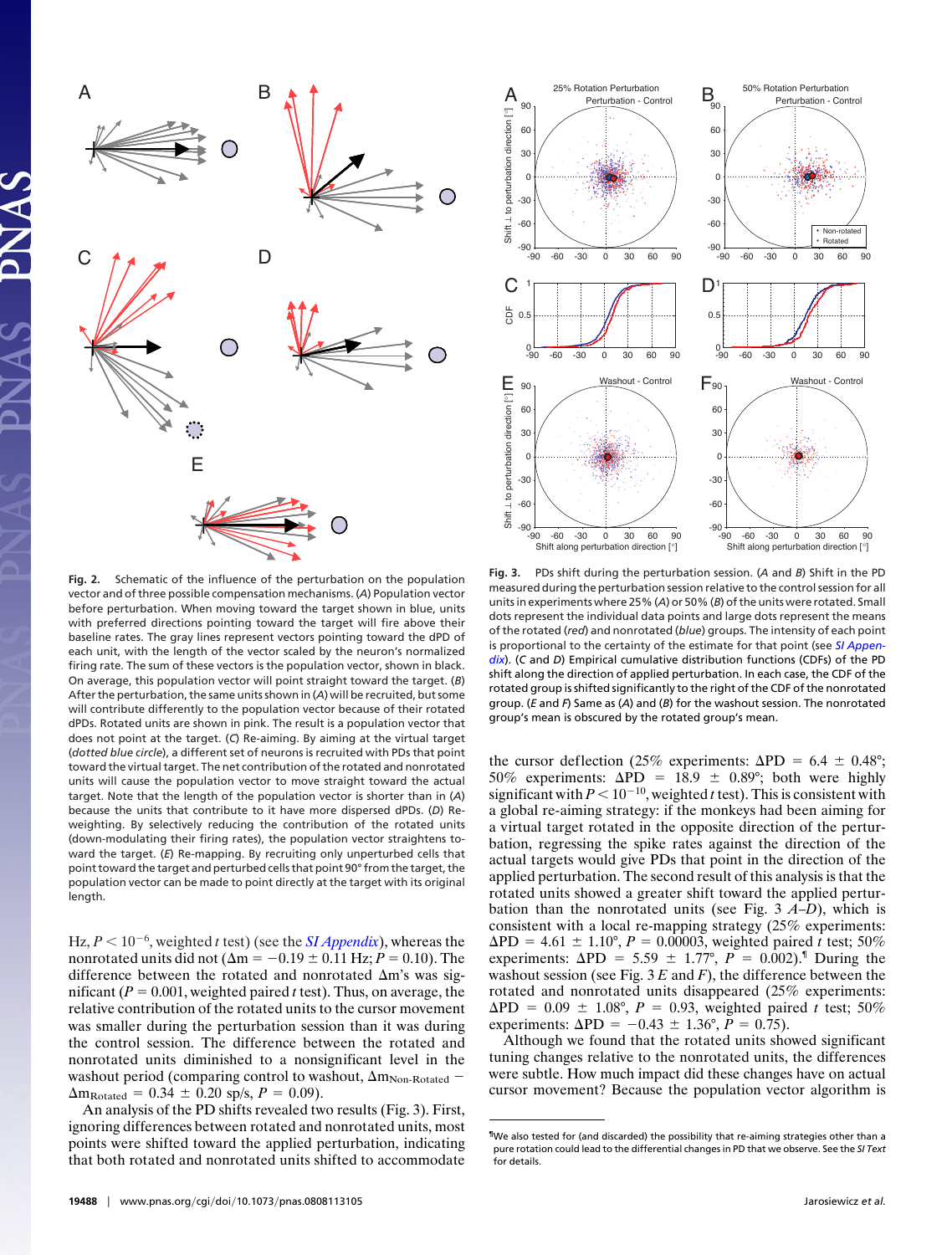

**Fig. 4.** Trajectory error contributions from the rotated and nonrotated populations of units as a function of time. The *y*-axis in each plot is the perturbation-induced error: that is, the deviation of the cursor from the ideal straight-line trajectory, in the direction of the applied perturbation. (*A*) Perturbation-induced error during the early part of the perturbation session. The black line denotes the actual cursor trajectory, the red line denotes the component of that trajectory arising from the rotated units, and the blue line denotes the component arising from the nonrotated units. Colored arrows indicate the time that the corresponding population first deviates significantly from baseline (according to a two-sided *t* test). (*B*) Same as (*A*), for trajectories recorded during the late part of the perturbation session. The early trajectories are shown as dotted lines for reference. (*C*) The difference in deviation from the early perturbation trials to the late perturbation trials for each population.

linear, the movement of the cursor under brain control can be decomposed into a weighted sum of two trajectories: one from the rotated population and one from the nonrotated population (see the *[SI Appendix](http://www.pnas.org/cgi/data/0808113105/DCSupplemental/Appendix_PDF)*). This decomposition allows us to track the errors due to each subpopulation of units over time. Fig. 4 shows the perturbation-induced error of the trajectory components averaged over all experiments in which 50% of the units were rotated (see also Fig. 5). In the early trials (see Fig. 4*A*), error



**Fig. 5.** Comparison of trajectories between the early (*dashed*) and late (*solid*) perturbation sessions. To look at learning-related changes, we compared the trajectories from the nonrotated population (*blue*) to the trajectories that would have resulted from the rotated population if the perturbation had not been applied. (To compute this, we used the firing rates from the rotated population to construct a population vector with the decoding parameters from the control session.) In the early perturbation session, the nonrotated trajectory and the trajectory that the rotated population would have had, if not perturbed, overlap both in time (*A*) and in space (*B*). Late in the perturbation session, they overlap for the first 400 ms or so, and then they begin to diverge.

began to increase 125 ms after the target presentation, corresponding to the average reaction time. Between 125 ms and 400 ms, the rotated population caused the cursor to deviate away from the target while the nonrotated population did not contribute to error, indicating that the monkey was aiming directly for the target. The error attributable to the nonrotated population appeared 400 ms into the movement and was in the direction opposite that of the rotated units. We interpret this as evidence of a visual correction to the cursor deviation. After learning (see Fig. 4*B*), the nonrotated population responded immediately at the beginning of each movement, indicating that re-aiming had been incorporated as part of the motor plan.

There was a difference in the learning profiles of the rotated and nonrotated units (see Fig. 4*C*). The nonrotated population showed the greatest learning effect in the middle of the movement; at the end of the movement, the magnitude of the deviation attributable to the nonrotated units was the same in the early perturbation session as in the late perturbation session. In contrast, the rotated population showed the greatest learning effect at the end of the movement (the average rotatedpopulation trajectory deviation at the end of the movement in the early perturbation session was  $59 \pm 1.4$  mm; in the late perturbation session it was  $52 \pm 1.6$  mm; paired *t* test,  $P =$ 0.0004).

While it is difficult to precisely ascribe the amount of error correction to each of the compensation mechanisms outlined in Fig. 2, these temporal differences make it clear that the subtle re-weighting and re-mapping effects combined to have a real, functional impact on cursor trajectories. Further work will be required to elucidate exactly how each mechanism contributes to error compensation.

## **Discussion**

Everyday behavior requires constant updating between intended and executed movements. For example, reaching for and lifting an object makes use of knowledge about its weight, center of mass, deformability, and surface characteristics. Interaction with the object then leads to an update of this knowledge (i.e., learning), which results in a change in the way the movement is performed. The very large number of cells participating in the network responsible for movement generation, and the huge number of interconnections between those cells, make it difficult to discover neural principles of learning. The brain-computer interface paradigm provides a fully observed neural network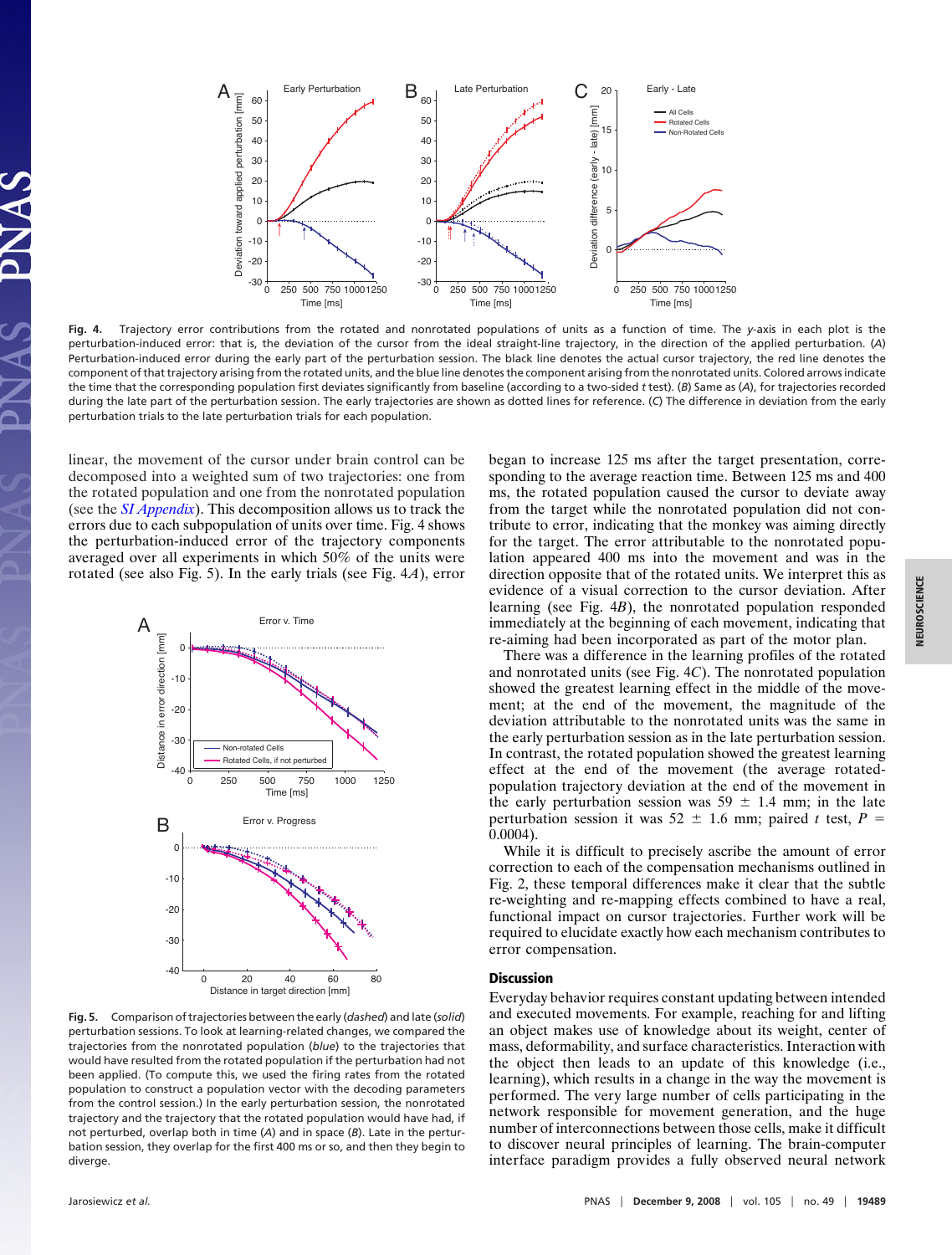that, by experimental construction, drives the behavioral output in the context of a task with a straightforward learning objective.

In these experiments, we applied a unique type of perturbation by changing the way a subset of the recorded neurons mapped to cursor movement. The net result of this perturbation was a visuomotor rotation between the desired cursor movement and the decoded movement, and the dominant response was a global change in the activity level of all of the neurons, indicating that the monkey was re-aiming to counter the applied rotation.

On top of this global response was a local change specific to the perturbed subpopulation of neurons: the rotated subpopulation decreased their modulation depths and shifted their PDs more than the nonrotated subpopulation. Furthermore, the tuning of the two populations evolved in different ways as a function of time through the trial (see Figs. 4 and 5). How could the contributions of particular units to the population vector be recognized using only one global feedback signal, the movement of the cursor? One possibility is that learning occurs in a desired-movement space that has more dimensions than the three that identify direction (22–23). For example, it has been suggested that motor cortical neurons change their PDs in a posture-dependent manner (24). If this were true in our neurons, it is likely that the rotated and nonrotated populations would include different postural sensitivities, and learning to associate particular (imagined) arm postures with various directions of movement could result in differential changes between the two populations of neurons. Another possibility is that these neurons solve the ''credit-assignment problem'' described in the artificial intelligence literature (25–26). By using a form of Hebbian learning (27), each neuron could reduce its contribution to error independently of other neurons via noise-driven synaptic updating rules (28–30). Regardless of mechanism, this study suggests that the brain is capable of at least partial selectivity in its modification of neural activity when only a global feedback signal is available.

## **Methods**

**Behavioral Paradigm and Recording.** Three male Rhesus monkeys (*Macaca*  $mulated$ ,  $\approx$ 3 to 4 years of age, were used in these experiments. For behavioral training, monkeys sat in a primate chair facing a mirror that reflects a 3D image from a stereoscopic computer monitor in a periscope-like design, allowing the space in front of the monkey to remain available for free arm movements. Before electrode implantation, the monkey was trained to move its hand, fitted with an optical marker, to proportionally move a spherical cursor from the center of an imaginary cube to targets appearing at one of its eight corners for a liquid reward (31). All procedures were performed in accordance with the guidelines of the Institutional Care and Use Committee of the University of Pittsburgh.

Once the monkeys became proficient at this 3D center-out reaching task, they were implanted with chronic recording arrays. Two of the monkeys (Monkeys O and P) were implanted with four or more 16-channel intracortical electrode arrays (50- $\mu$ m Teflon-coated tungsten wires, arranged in 2  $\times$  8 grids with 300- $\mu$ m spacing), while the other (Monkey A) was implanted with one 96-channel array (Cyberkinetics Neurotechnology Systems, Inc.). All implantations were visually placed in the proximal arm area of primary motor or premotor cortex. Recordings were amplified, filtered, and sorted on-line with a 96-channel Plexon MAP system (Plexon Inc.).

Some of the units recorded were well-isolated single cells and some contained two or more cells that couldn't easily be isolated from one another, but which were nevertheless tuned to intended movement direction as a group. Once an adequate number of units were obtained, the monkey was trained to perform the center-out task, using ''brain control'' while both of its arms were restrained, moving the cursor by modulating the spiking activity of the recorded units as detailed in the next section, *Decoding Algorithm for Brain Control*. Once the monkeys became proficient (> 70% success rate) at the brain-control, center-out task with the final settings (diameter of cursor and target  $\leq$ 2.5 cm, width of imaginary cube, 11 cm), they began participating in the experiments. On each recording day, a calibration brain-control session

(4-10 cycle sets) was run to obtain each unit's original PD, baseline rate, and modulation depth. These original parameters were then fixed and subsequently used for decoding, as described in the next section. The control session (10 –30 cycle sets) was run using the original dPDs (''decoding'' PDs), the perturbation session (24 –50 cycle sets) was run using the reassigned dPDs for the rotated subset of units, and the washout session (20 cycle sets, or until the monkey stopped working) was run with the original dPDs reinstated. A typical recording session lasted  $\approx$ 3 hours.

**Decoding Algorithm for Brain Control.** The PV algorithm used for brain control (12, 18) assumes that each unit is cosine-tuned with intended movement direction (17):

$$
f = b_0 + m \cos \theta, \tag{1}
$$

where *f* is the firing rate of a model unit,  $b_0$  is its baseline firing rate, *m* is its modulation depth, and  $\theta$  is the angle between the direction of intended movement and the unit's PD.

We adapted the PV algorithm described in refs. 12 and 18 as follows: The cosine tuning fit of each unit was calculated by regressing the firing rate of the unit to the target direction. The regression model was:

$$
Y_{k_i} = \beta_{0_i} + \beta_{x_i} d_{kx} + \beta_{y_i} d_{ky} + \beta_{z_i} d_{kz} + \varepsilon_{k_i},
$$
 [2]

where  $Y_{ki}$  is the firing rate of unit *i* in the  $k^{\text{th}}$  trial,  $\varepsilon_{ki}$  is noise,  $d = (d_{kx}d_{ky}d_{kz})$ is the unit-vector pointing in the direction of the target in the *k*th trial, and the  $\beta$ 's are the regression coefficients. The baseline firing rate  $b_{0i}$  was estimated as  $\beta_{0i}$ , the modulation depth  $m_i$  as the magnitude of the vector  $\vec{\beta} = (\beta_{x i}, \beta_{y i}, \beta_{z i})$ , and the preferred direction  $p_i$  as  $\beta/m_i$ .

Once the baseline firing rate, modulation depth, and preferred direction for decoding had been estimated for each unit, they were used to construct a movement estimate in real time as follows: Spike counts were measured at a regular rate (30 Hz for Monkeys O and P, 60 Hz for Monkey A) and converted to rates *fi(t*) by dividing by the sampling interval. Normalized rates *ri(t*) were computed through the equation

$$
r_i = \frac{f_i(t) - b_{0i}}{m_i}.
$$

These normalized rates were then smoothed with a five-point boxcar filter. The filtered, normalized rates were converted to cursor velocity, *v*(*t*), as:

$$
\vec{v}_i(t) = k_s \frac{n_D}{N} \sum_{i=1}^{N} r_i(t) \cdot \vec{p}_i, \tag{4}
$$

where  $n_D$  is the number of movement dimensions (in our case, 3) and N is the number of units being used for decoding. The speed factor, *ks*, converts the magnitude of the PV from a normalized range to a physical speed in *mm*/*s* (typical values ranged from 75 to 200). Only units whose modulation depth exceeded a given cutoff (usually, 4 –5 Hz) were used to construct cursor movements; this cutoff typically eliminates half to two-thirds of the units we record. Finally, cursor position, *C*p, was updated every sampling interval as

$$
\tilde{C}_P(t) = \tilde{C}_P(t - \Delta t) + \Delta t \tilde{v}(t).
$$
 [5]

Trajectories always started at the origin.

**Trajectory Analysis.** To increase statistical power and help remove ''drift'' (bias caused by nonuniform distributions of dPDs, for example), trajectories to each target were first rotated into a common frame of reference where targets and errors were in similar directions. In this reference frame, *xˆ*<sup>r</sup> was defined to be the unit-vector pointing from the center of the cube toward the target,  $\hat{y}_r$  was defined as the unit-vector orthogonal to *xˆ*<sup>r</sup> pointing toward the direction of the applied perturbation, and the *zˆ*<sup>r</sup> was defined as the cross product of *xˆ*<sup>r</sup> and *yˆ*r, where the *r*subscript indicates values in the reference coordinate frame. To perform this rotation, every point  $p_r = (i,j,k)$  in the trajectory was multiplied by a rotation matrix R to form the new trajectory  $p_r = pR$ . R was created as the

 $^\textsf{II}$ The cycle set was considered complete when each of the eight targets was successfully hit or unsuccessfully attempted at least three times, where the minimum number of unsuccessful attempts was set by the experimenter. Thus, if the animal performed perfectly, a cycle set would consist of eight trials.